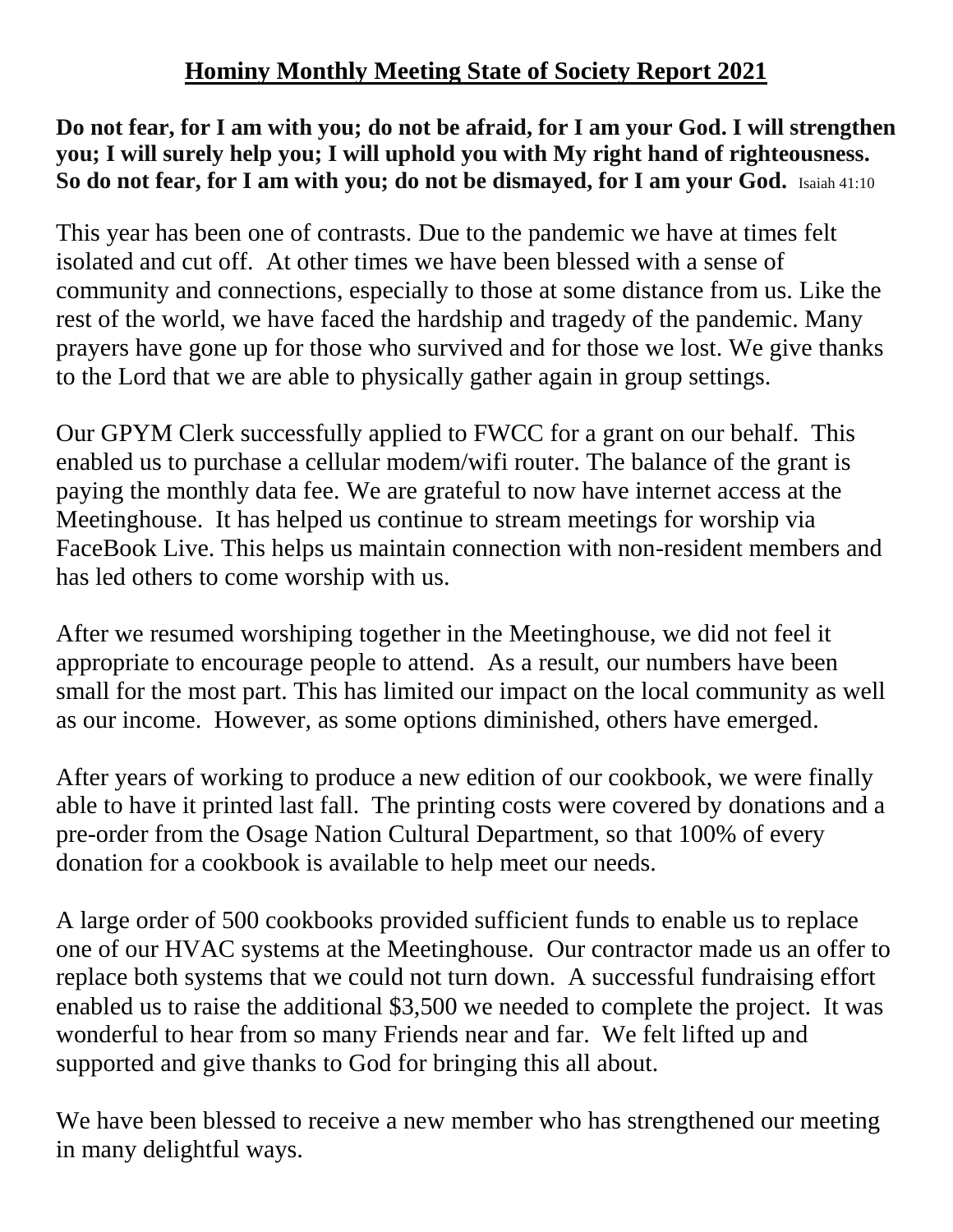As the school year began, we held a special worship program for the children, teachers, and adult students to let them know the meeting supports them and wishes them the best in the coming school year.

Christmas was a lot different for us. We decided against holding our annual Christmas Eve celebration in which members and visitors normally gather in the worship room for a Christmas play put on by the children followed by singing carols in the fellowship hall while waiting on Santa Claus. Instead the children were recorded taking turns reading the Christmas story. This was then shared over our FaceBook page Christmas Eve. We still put up a Christmas tree, sacked candy and fruit, and received gifts. Members took the treat sacks and distributed them to the families who usually attend our events in person. Food and toy donations were also presented to the Hominy Ministerial Alliance for their food baskets.

We decided to go ahead with our annual Wild Onion Dinner fundraiser in Third Month, as a take-out only event. We had made some improvements to the kitchen which were helpful. The food was excellent, but it was a challenge as customers kept coming faster than we could keep up. For those of us working and for those who patronized our event, it was a joyous celebration of hope and new beginnings. It was good to see faces we had not seen for many months as it turned out to be our largest dinner in many years. We were delighted that Sue Wine of University Friends made the trip from Wichita to be with us.

The week prior to Easter local churches take turns hosting what has come to be called "Lenten Luncheons" sponsored by the Hominy Ministerial Alliance to which Carole Revard serves as our representative. Usually food is served by the host church followed by a time of worship. This year there was no food, but we took our turn during the lunch hour Tuesday. David Nagle shared a devotional message, prayers, and led the singing of two hymns.

Though we were a small group with few kids Easter Sunday, we enjoyed an Easter Egg hunt and a fellowship feast. As each family brings two dozen eggs to hide, the kid's baskets were overflowing by the time the hunt ended. Each child also received prizes for their participation.

The weather cooperated and we celebrated Mothers' Day with our annual cookout. Years ago we would go to the City Lake, but in recent years have found it more convenient to eat in our fellowship hall. During worship each female was presented with a rose.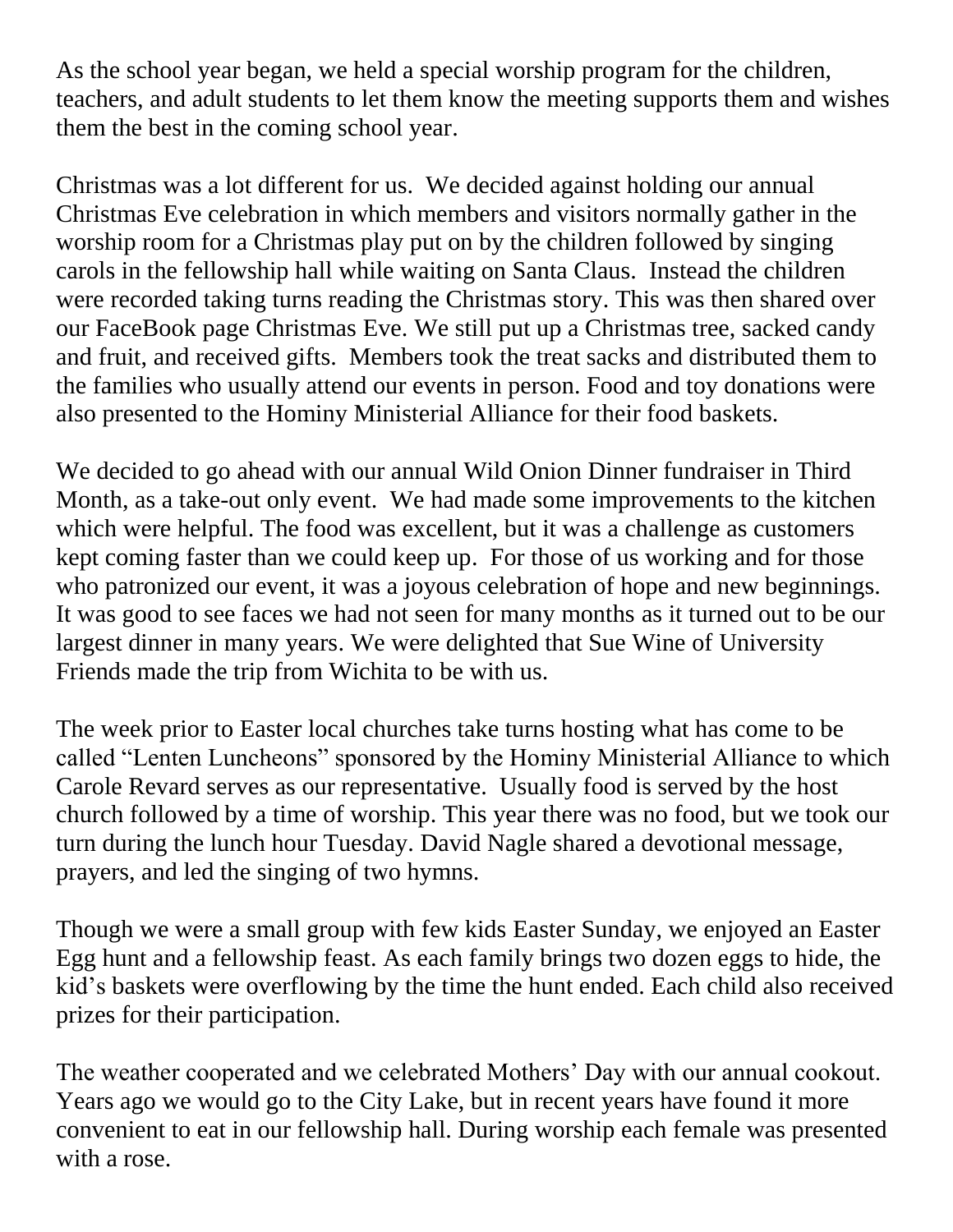5/22 we held a workday ostensibly for the parsonage, but which also included the Meetinghouse. Karen Takemoto of Fayetteville Friends arrived and was a great encouragement. While we made some progress, the fellowship was equally important. Good fellowship continued the next day as following worship we held a surprise reception to recognize our minister's retirement from teaching. David hopes to now be able to spend more time in Hominy. Many tasks remain and we welcome assistance from other Friends.

We continue to feel a burden for Ramona Friends. Recent phone contact revealed that Jim Perkins had visited them the previous First-day. This also led Karen Tucker, a key member there, to contact Green Country Friends. Ramona Friends have found someone to lead their worship each Sunday and are feeling optimistic.

Tahlequah Friends Fellowship continues to meet each Fifth-day evening and this spring we moved up our meeting time to 7:00. In Third Month only Nagle family members were present and then others began to participate via Zoom. As conditions have allowed us to resume gathering in person, we have found it simpler to discontinue using Zoom, but are open to providing this option when there is a specific request. The pandemic and family travel have resulted in a few cancelations. After several minutes of sharing prayer requests and what is new in our lives, we read aloud an Advice from the Ohio Yearly Meeting Book of Discipline before settling into worship. Recently two regular attenders expressed how they value the sense of refreshment as they find their spirits lifted up by attending our quiet worship. We look forward to resuming efforts to invite others to worship with us and reaching out to the community to make our presence known.

Our minister has made numerous trips to Council House this past year. Much work was done on the kitchen and bathroom, and the hot water heater and plumbing have been replaced, all with help from Stan and Will Johnson. The Johnson family also painted several of the downstairs rooms and finished replacing the old downstairs windows with energy-efficient vinyl units. Will has paid rent for the coming year and his belongings now grace the home. David replaced the damaged door to the Wallace Memorial Building and the toilet in the men's room has been re-secured. He has overseen the transfer of responsibility for the cemetery to a new manager, Casey Leading Fox. Recent broader involvements by community residents demonstrate the potential for new life at Council House. They continue to meet for worship most Sundays at 10:30 a.m. with Shane Rush presiding. A brief report from Council House is appended to this report.